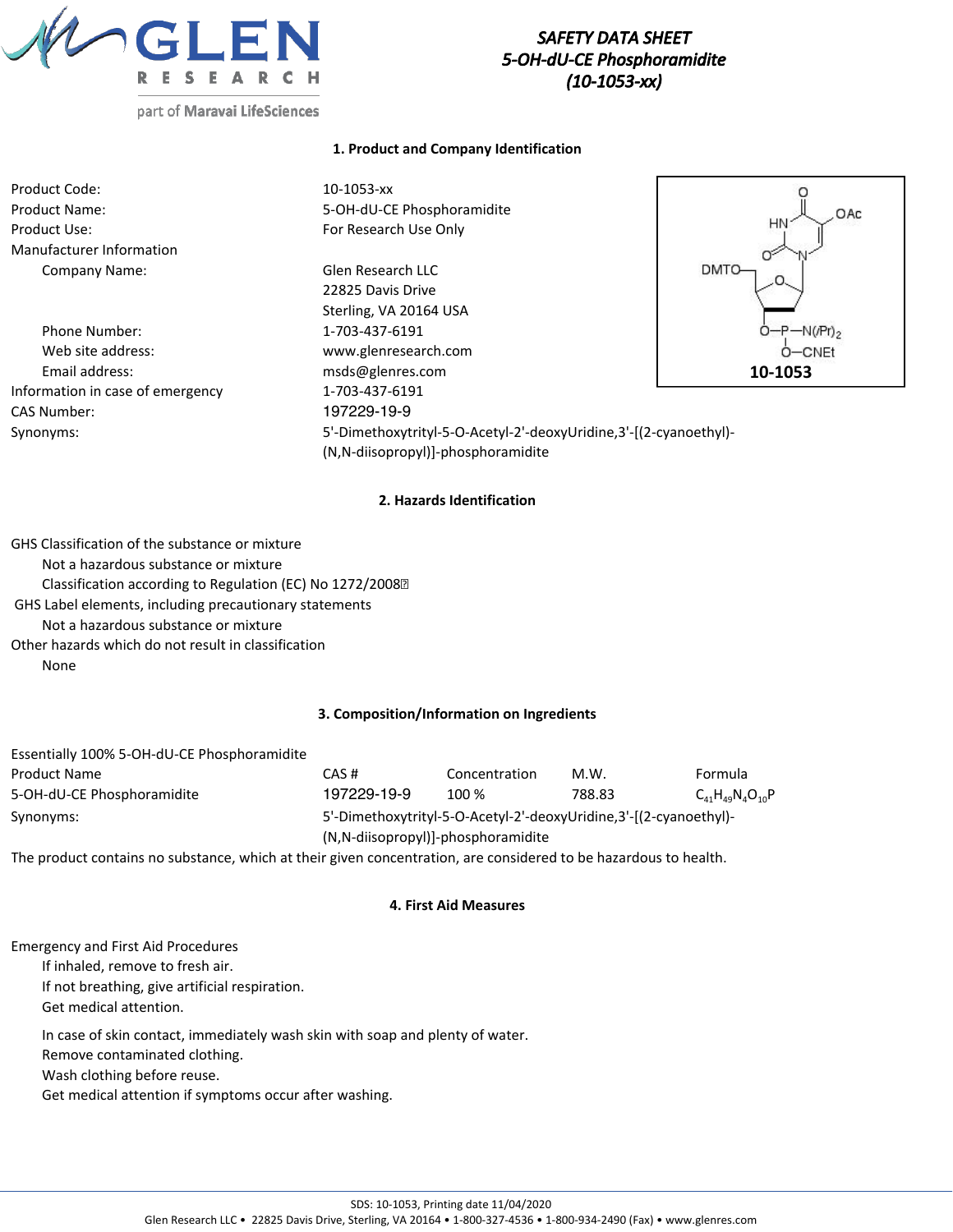# *SAFETY DATA SHEET 5-OH-dU-CE Phosphoramidite (10-1053-xx)*

If swallowed, rinse mouth with water. Get medical attention.

If in contact with eyes, rinse cautiously with water for several minutes. Get medical attention if symptoms occur after washing. Remove contact lenses if present and continue rinsing.

### **5. Fire Fighting Measures**

| Flash Point:                                              | No data                                                                            |                                                                                                                     |
|-----------------------------------------------------------|------------------------------------------------------------------------------------|---------------------------------------------------------------------------------------------------------------------|
| <b>Explosive Limits:</b>                                  | LEL: No data                                                                       | UEL: No data                                                                                                        |
| Fire Fighting Instructions                                |                                                                                    |                                                                                                                     |
|                                                           |                                                                                    | A finely divided dust aerosol may be explosive, although the exact conditions of the hazards are unknown.           |
|                                                           | Wear appropriate protective clothing to prevent contact with skin and eyes.        |                                                                                                                     |
|                                                           | Wear a self-contained breathing apparatus (SCBA) if necessary.                     |                                                                                                                     |
| Flammable Properties and Hazards                          |                                                                                    |                                                                                                                     |
| No data available.                                        |                                                                                    |                                                                                                                     |
| <b>Hazardous Combustion Products</b>                      |                                                                                    |                                                                                                                     |
| Oxides of nitrogen, carbon and phosphorous                |                                                                                    |                                                                                                                     |
| Suitable Extinguishing Media                              |                                                                                    |                                                                                                                     |
|                                                           | Use a Class A Extinguisher (Dry chemical, carbon dioxide, water or foam).          |                                                                                                                     |
| Unsuitable Extinguishing Media                            |                                                                                    |                                                                                                                     |
| No data available.                                        |                                                                                    |                                                                                                                     |
|                                                           |                                                                                    | <b>6. Accidental Release Measures</b>                                                                               |
| Steps To Be Taken In Case Material Is Released Or Spilled |                                                                                    |                                                                                                                     |
|                                                           |                                                                                    | Sweep up bulk of material and finish by wiping with a damp towel. Do not let product enter the drain.               |
|                                                           | Wear impermeable gloves, safety glasses and a lab coat when cleaning up the spill. |                                                                                                                     |
|                                                           |                                                                                    | A NIOSH dust mask is recommended when a possibility of dust inhalation exists. Local exhaust is usually sufficient. |
|                                                           |                                                                                    | 7. Handling and Storage                                                                                             |

Precautions To Be Taken in Handling

Handle using safe laboratory practices. Avoid all direct contact.

Recommended Storage

Refrigerated storage, maximum of 2-8°C, dry

Precautions To Be Taken in Storing

Keep container tightly closed. Store in well-ventilated place.

Other Precautions

Protect from sunlight.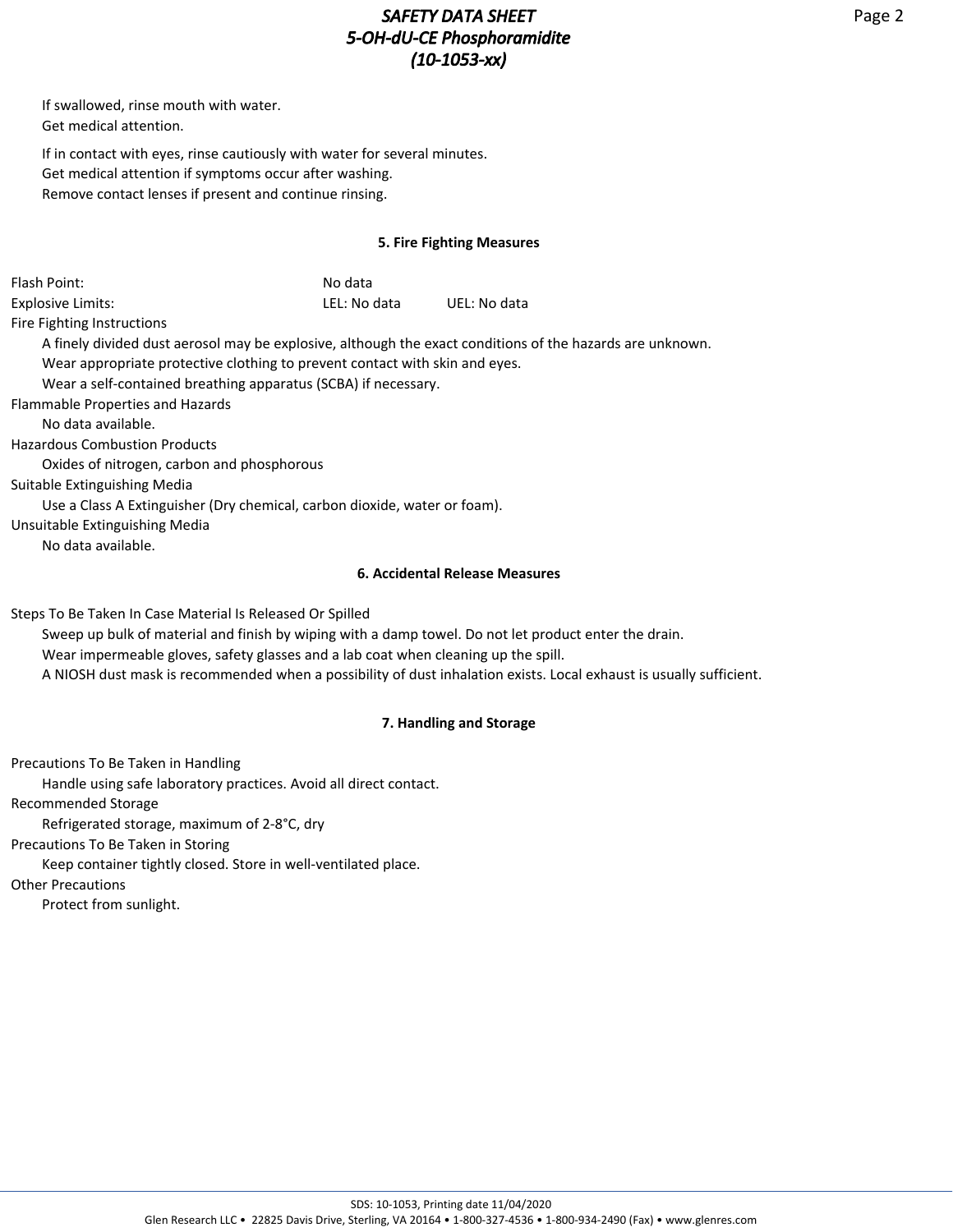## **8. Exposure Controls/Personal Protection**

| <b>Product Name</b>                                                            | CAS#             | <b>OSHA PEL</b>                     | <b>ACGIHTLV</b> | Other Limits |
|--------------------------------------------------------------------------------|------------------|-------------------------------------|-----------------|--------------|
| 5-OH-dU-CE Phosphoramidite                                                     | 197229-19-9      | No data                             | No data         | No data      |
| Respiratory Equipment (Specify Type)                                           |                  |                                     |                 |              |
| A NIOSH dust mask is recommended when a possibility of dust inhalation exists. |                  |                                     |                 |              |
| <b>Eye Protection</b>                                                          |                  |                                     |                 |              |
| Safety glasses                                                                 |                  |                                     |                 |              |
| <b>Protective Gloves</b>                                                       |                  |                                     |                 |              |
| Impermeable gloves                                                             |                  |                                     |                 |              |
| <b>Other Protective Clothing</b>                                               |                  |                                     |                 |              |
| Normal laboratory apparel                                                      |                  |                                     |                 |              |
| Engineering Controls (Ventilation etc.)                                        |                  |                                     |                 |              |
| Local exhaust ventilation is usually sufficient                                |                  |                                     |                 |              |
| Work/Hygienic/Maintenance Practices                                            |                  |                                     |                 |              |
| Wash hands after handling                                                      |                  |                                     |                 |              |
|                                                                                |                  | 9. Physical and Chemical Properties |                 |              |
| Physical State:                                                                | $[ ]$ Gas        | [ ] Liquid                          | [X] Solid       |              |
| Appearance:                                                                    | Crisp white foam |                                     |                 |              |
| Odor:                                                                          | Odorless         |                                     |                 |              |
| Odor Threshold:                                                                | No data          |                                     |                 |              |
| pH:                                                                            | No data          |                                     |                 |              |
| <b>Melting Point:</b>                                                          | No data          |                                     |                 |              |
| Freezing Point:                                                                | No data          |                                     |                 |              |
| Initial Boiling Point and Boiling Range:                                       | No data          |                                     |                 |              |
| Flash Point:                                                                   | No data          |                                     |                 |              |
| Specific Gravity:                                                              | ~1               |                                     |                 |              |
| Evaporation Rate (Water=1):                                                    | << 1             |                                     |                 |              |
| Flammability:                                                                  | No data          |                                     |                 |              |
| <b>Explosive Limits:</b>                                                       | LEL: No data     | UEL: No data                        |                 |              |
| Vapor Pressure (vs. Air or mm Hg):                                             | No data          |                                     |                 |              |
| Vapor Density (vs. Air = $1$ ):                                                | No data          |                                     |                 |              |
| <b>Relative Density:</b>                                                       | No data          |                                     |                 |              |
| Solubility in Water:                                                           | No data          |                                     |                 |              |
| Partition Coefficient (n-octanol/water):                                       | No data          |                                     |                 |              |
| Auto-ignition Temperature:                                                     | No data          |                                     |                 |              |
| Decomposition Temperature:                                                     | No data          |                                     |                 |              |
| Viscosity:                                                                     | No data          |                                     |                 |              |

Percent Volatile: No data

Page 3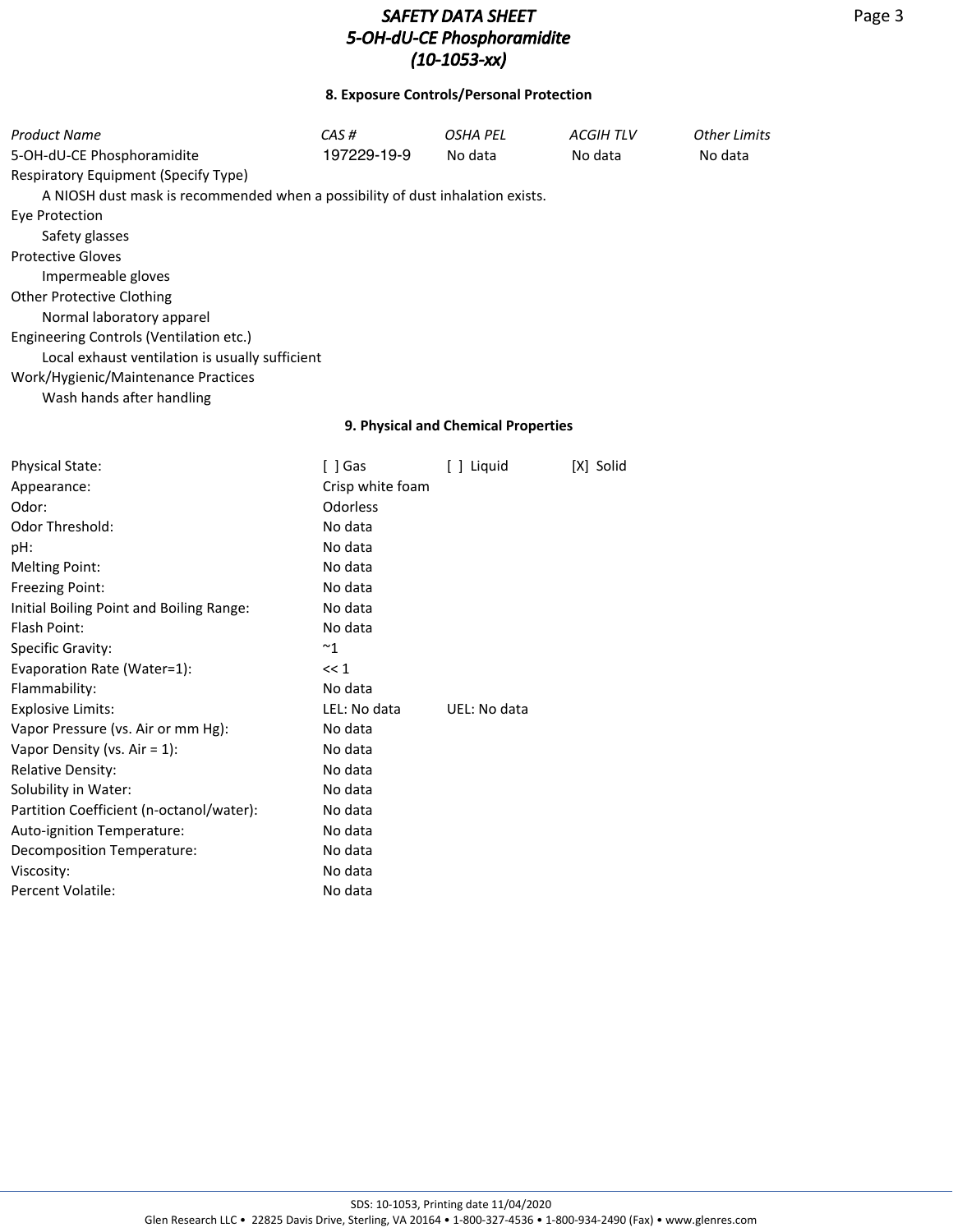# *SAFETY DATA SHEET 5-OH-dU-CE Phosphoramidite (10-1053-xx)*

## **10. Stability and Reactivity**

| Stability:                                                                                               | Unstable [ ]        | Stable [X]                    |                                                         |                        |
|----------------------------------------------------------------------------------------------------------|---------------------|-------------------------------|---------------------------------------------------------|------------------------|
| Conditions To Avoid - Instability                                                                        |                     |                               |                                                         |                        |
| Stable under recommended storage conditions.                                                             |                     |                               |                                                         |                        |
| Incompatibility - Materials To Avoid                                                                     |                     |                               |                                                         |                        |
| Strong oxidizing reagents                                                                                |                     |                               |                                                         |                        |
| Hazardous Decomposition or Byproducts                                                                    |                     |                               |                                                         |                        |
| Oxides of nitrogen, carbon and phosphorous may evolve when heated to decomposition.                      |                     |                               |                                                         |                        |
| Possibility of Hazardous Reactions:                                                                      | Will occur [ ]      | Will not occur [X]            |                                                         |                        |
| <b>Conditions To Avoid - Hazardous Reactions</b>                                                         |                     |                               |                                                         |                        |
| Stable material, hazardous polymerization will not occur.                                                |                     |                               |                                                         |                        |
|                                                                                                          |                     | 11. Toxicological Information |                                                         |                        |
| To the best of our knowledge, the toxicological properties of this substance have not been investigated. |                     |                               |                                                         |                        |
| This product should be handled with the usual care when dealing with chemicals.                          |                     |                               |                                                         |                        |
| <b>Product Name</b><br>5-OH-dU-CE Phosphoramidite                                                        | CAS#<br>197229-19-9 | <b>NTP</b><br>No data         | <b>IARC</b><br>No data                                  | <b>OSHA</b><br>No data |
|                                                                                                          |                     |                               |                                                         |                        |
|                                                                                                          |                     | 12. Ecological Information    |                                                         |                        |
| No data available.                                                                                       |                     |                               |                                                         |                        |
|                                                                                                          |                     | 13. Disposal Considerations   |                                                         |                        |
| Waste Disposal Method                                                                                    |                     |                               |                                                         |                        |
| For Product - Observe all federal, state and local regulations.                                          |                     |                               |                                                         |                        |
| For Contaminated Packaging - Dispose of in compliance with regulations.                                  |                     |                               |                                                         |                        |
| Sweep up bulk of material and finish by wiping with a damp towel. Dispose of unused product.             |                     |                               |                                                         |                        |
|                                                                                                          |                     | 14. Transport Information     |                                                         |                        |
| LAND TRANSPORT (49CFR)                                                                                   |                     |                               |                                                         |                        |
| 49CFR Shipping Name                                                                                      |                     |                               | Not a dangerous material as defined in the regulations. |                        |
| AIR TRANSPORT (ICAO/IATA)                                                                                |                     |                               |                                                         |                        |
| <b>ICAO/IATA Shipping Name</b>                                                                           |                     |                               | Not a dangerous goods as defined in the regulations.    |                        |
| MARINE TRANSPORT (IMDG/IMO)                                                                              |                     |                               |                                                         |                        |
| IMDG/IMO Shipping Name                                                                                   |                     |                               | Not a dangerous goods as defined in the regulations.    |                        |
| <b>Marine Pollutant:</b>                                                                                 | No                  |                               |                                                         |                        |
| <b>Additional Transport Information</b>                                                                  |                     |                               |                                                         |                        |

Not regulated as a hazardous material or dangerous goods.